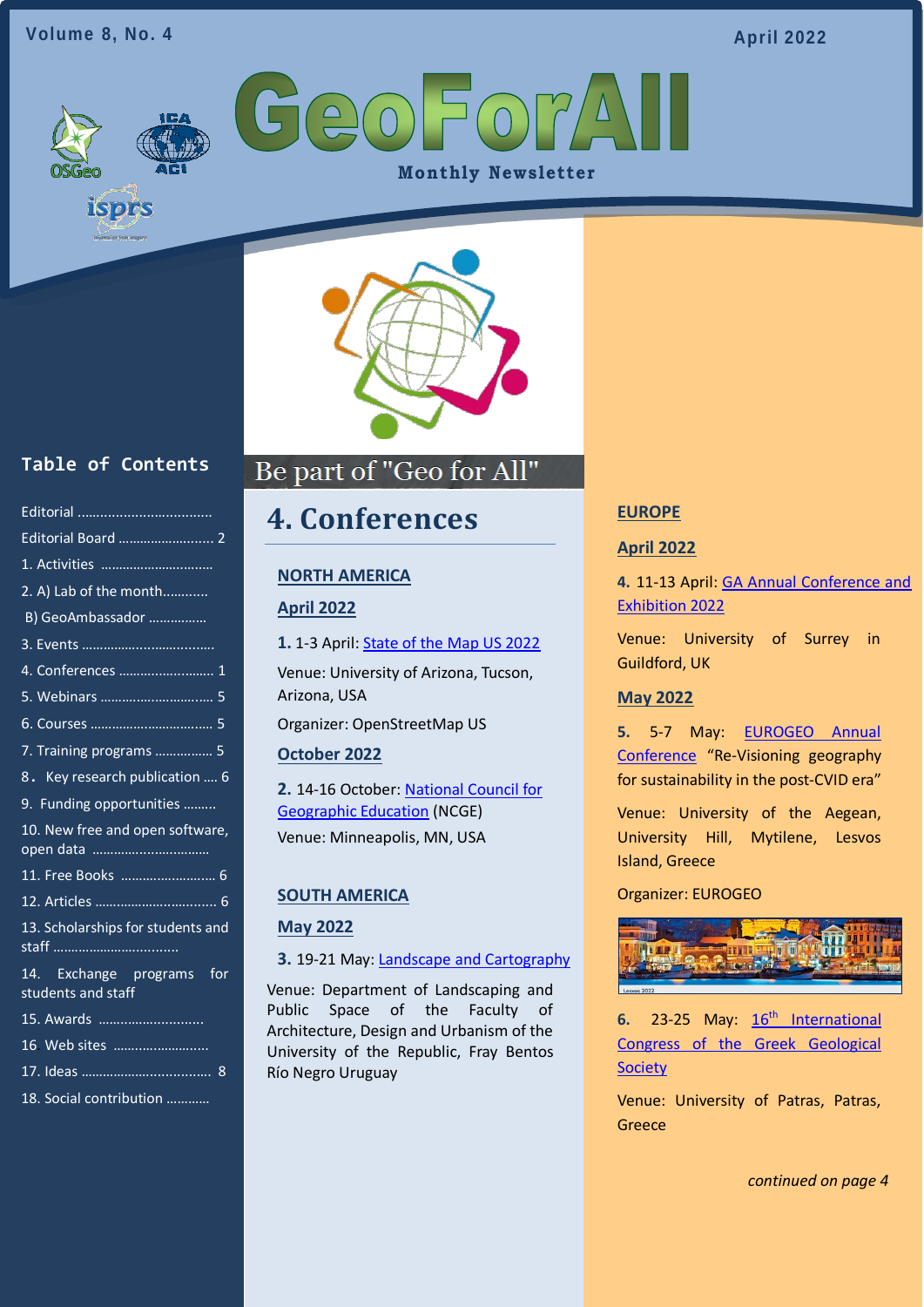





## <span id="page-1-0"></span>**Editorial Board**

| Please refer to the appropriate person according to the following table: |                                                                                                                                                                                                                                                                                                    |                                                                                                                                                                                                             |  |
|--------------------------------------------------------------------------|----------------------------------------------------------------------------------------------------------------------------------------------------------------------------------------------------------------------------------------------------------------------------------------------------|-------------------------------------------------------------------------------------------------------------------------------------------------------------------------------------------------------------|--|
| Chief Editor                                                             | Nikos Lambrinos, Professor, Dept. of Primary Education, Aristotle<br>University of Thessaloniki, Greece.<br>President of the Hellenic digital earth Centre of Excellence<br>labrinos@eled.auth.gr                                                                                                  | Oceania                                                                                                                                                                                                     |  |
| Co-editor                                                                | Rizwan Bulbul, Assistant Professor of GIScience<br>Head of Geospatial Research and Education Lab<br>Department of Space Science, Institute of Space Technology,<br>Islamabad, Pakistan<br>bulbul@grel.ist.edu.pk                                                                                   | India, Sri Lanka, Pakistan, Afghanistan, Nepal,<br>Burma, Iran, Iraq, Jordan, Syria, Israel, Lebanon,<br>Turkey, Saudi Arabia, Oman, Yemen, United Arab<br>Emirates, Kuwait and Islands of S. Pacific.      |  |
| Co-editors                                                               | Pavel Kikin, Senior Lecturer "Department of applied informatics<br>and IT", Siberian State Univer. of Geosystems and Technologies<br>Alexey Kolesnikov, Senior Lecturer "Department of cartography<br>and GIS", Siberian State Univer. of Geosystems and Technologies<br>it-technologies@yandex.ru | Russia, Mongolia, China, Japan, S. Korea,<br>Vietnam, Thailand, Malaysia, Laos, Myanmar,<br>Cambodia, Singapore, Brunei, Indonesia,<br>Philippines, Turkmenistan, Uzbekistan, Tajikistan<br>and Kyrgyzstan. |  |
| Co-editor                                                                | Rania Elsayed, Computers & Information Researcher, Division of<br>Scientific Training & Continuous Studies, National Authority for<br>Remote Sensing & Space Sciences, Cairo, Egypt.<br>ranyaalsayed@gmail.com                                                                                     | Africa                                                                                                                                                                                                      |  |
| Co-editor                                                                | Seraphim Alvanides, Reader (Geographical Information Science)<br>Northumbria University, Newcastle NE1 8ST, United Kingdom.<br>s.alvanides@gmail.com                                                                                                                                               | Scandinavian countries, Denmark, Germany,<br>Austria, Switzerland, UK, Ireland, Iceland                                                                                                                     |  |
| Co-editor                                                                | Antoni Perez Navaro, Associate Professor at Universitat Oberta de<br>Catalunya (UOC) Computer Sciences and Multimedia Department<br>aperezn@uoc.edu                                                                                                                                                | Italy, Malta, Spain, Portugal, France, Belgium, The<br>Netherlands, Luxemburg.                                                                                                                              |  |
| Co-editor                                                                | Emma Strong Planner with Pueblo County, Colorado<br>eestrong118@gmail.com                                                                                                                                                                                                                          | North and Central America                                                                                                                                                                                   |  |
| Co-editor                                                                | Sergio Acosta Y Lara, Departamento de Geomática<br>Dirección, Nacional de Topografía, Ministerio de Transporte y<br>Obras Públicas, URUGUAY<br>sergio.acostaylara@mtop.gub.uy                                                                                                                      | South America                                                                                                                                                                                               |  |
| Co-editor                                                                | Codrina Ilie, PhD student at the Technical University of Civil<br>Engineering, Bucharest, Romania                                                                                                                                                                                                  | The Balkans, Ukraine, Moldavia, Estonia,<br>Lithuania, Belarus, Latvia, Hungary, Czech<br>Republic, Slovakia                                                                                                |  |
| <b>Production Designer</b>                                               | Nikos Voudrislis, MSc, PhD in geography education.<br>nvoudris@gmail.com                                                                                                                                                                                                                           | Design and final formation of the newsletter                                                                                                                                                                |  |
|                                                                          | Paulo César Coronado Sánchez, Professor of computer sciences at<br>Universidad Distrital Francisco José de Caldas, Head of GISEPROI<br>and OSGeoLabUD research Group. Bogotá, Colombia<br>paulocoronado@gmail.com                                                                                  | Translator and designer of the Spanish Edition                                                                                                                                                              |  |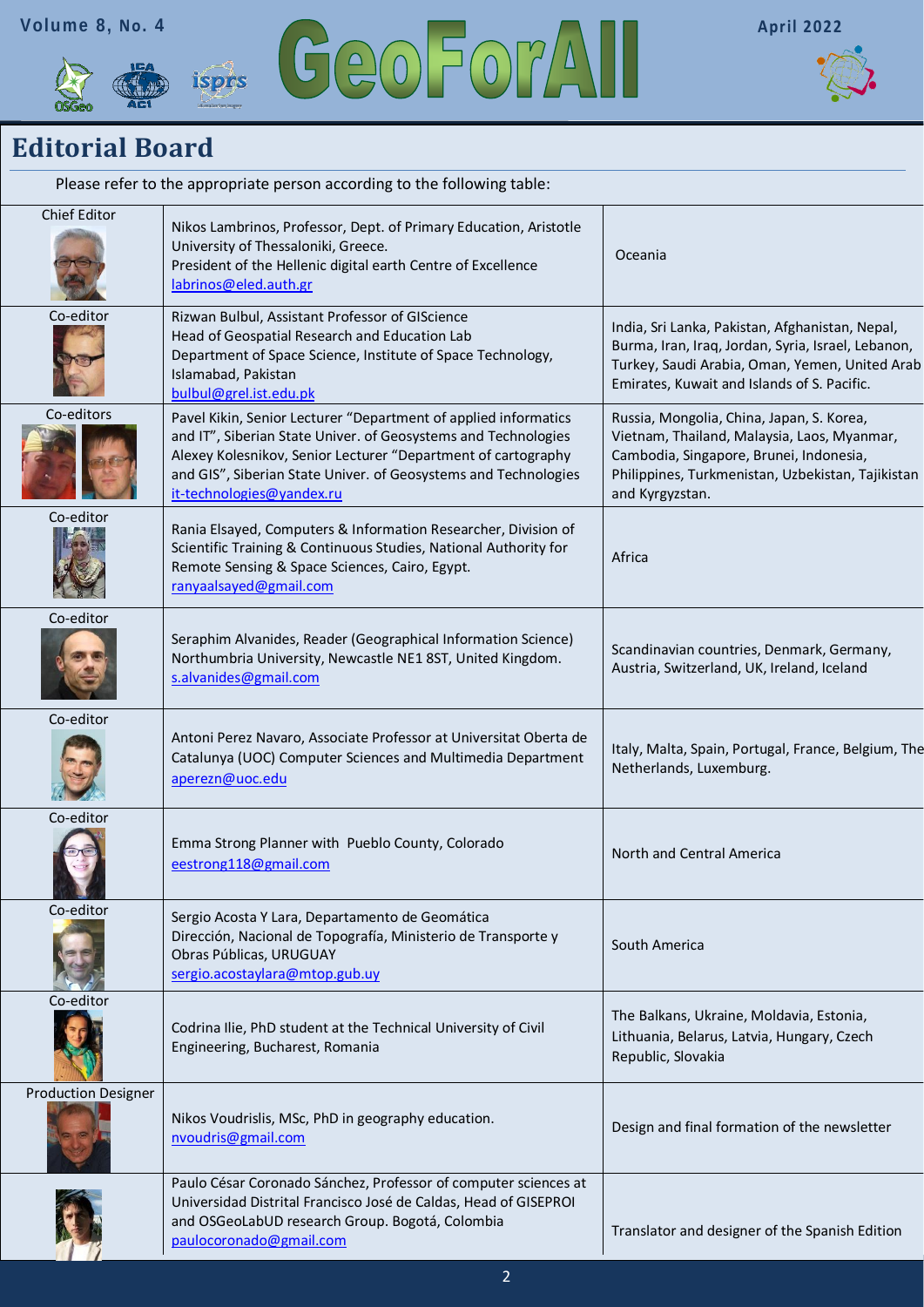





# **GeoForAll Themes**

isprs

▪ **OpenCity Smart** 

Theme under revision

▪ **Teacher Training & School Education** 

➢ Chairs: Elżbieta Wołoszyńska-Wiśniewska (Poland), Nikos Lambrinos (Greece)

➢ Mail list: [geoforall-teachertraining@lists.](mailto:geoforall-teachertraining@lists.osgeo.org)  [osgeo.org](mailto:geoforall-teachertraining@lists.osgeo.org)

➢ Website: [http://wiki.osgeo.org/wiki/GeoForAll\\_TeacherTrai](http://wiki.osgeo.org/wiki/GeoForAll_TeacherTraining_SchoolEducation)

[ning\\_SchoolEducation](http://wiki.osgeo.org/wiki/GeoForAll_TeacherTraining_SchoolEducation)

### ▪ **CitizenScience**

➢ Chairs: Peter Mooney (Ireland) and Maria Brovelli (Italy)

➢ Mail list: [https://lists.osgeo.org/cgi](https://lists.osgeo.org/cgi-bin/mailman/listinfo/geoforall-geocrowd)[bin/mailman/listinfo/geoforall-geocrowd](https://lists.osgeo.org/cgi-bin/mailman/listinfo/geoforall-geocrowd)

➢ Website:

[http://wiki.osgeo.org/wiki/Geocrowdsourcing\\_Citi](http://wiki.osgeo.org/wiki/Geocrowdsourcing_CitizenScience_FOSS4G) [zenScience\\_FOSS4G](http://wiki.osgeo.org/wiki/Geocrowdsourcing_CitizenScience_FOSS4G)

▪ **AgriGIS**

➢ Chairs: Didier Leibovici (U.K.) and Nobusuke Iwasaki (Japan)

➢ Mail list: [https://lists.osgeo.org/cgi](https://lists.osgeo.org/cgi-bin/mailman/listinfo/geoforall-agrigis)[bin/mailman/listinfo/geoforall-agrigis](https://lists.osgeo.org/cgi-bin/mailman/listinfo/geoforall-agrigis)

➢ Website:<http://wiki.osgeo.org/wiki/Agrigis>

## **GeoForAll Regional Chairs and Contact Information**

## **North America Region**

Chairs: Helena Mitasova (USA), Charles Schweik (USA), Phillip Davis (USA) Subscribe at mail list [http://lists.osgeo.org/cgi](http://lists.osgeo.org/cgi-bin/mailman/listinfo/geoforall-northamerica)[bin/mailman/listinfo/geoforall-northamerica](http://lists.osgeo.org/cgi-bin/mailman/listinfo/geoforall-northamerica)

Email: [na.gfa.chair@osgeo.org](mailto:na.gfa.chair@osgeo.org)

## **Iberoamerican Region**

Chairs: Sergio Acosta y Lara (Uruguay) and Silvana Camboim (Brazil) and Antoni Pérez Navarro (Spain). Subscribe at mail list:

[https://lists.osgeo.org/mailman/listinfo/geoforall](https://lists.osgeo.org/mailman/listinfo/geoforall-iberoamerica)[iberoamerica](https://lists.osgeo.org/mailman/listinfo/geoforall-iberoamerica)

Email: [geoforall-iberoamerica@lists.osgeo.org.](mailto:geoforall-iberoamerica@lists.osgeo.org)

## **Africa Region**

Chairs: Msilikale Msilanga (Tanzania), Serena Coetzee (South Africa) and Bridget Fleming (South Africa) Subscribe at mail list [http://lists.osgeo.org/cgi](http://lists.osgeo.org/cgi-bin/mailman/listinfo/geoforall-africa)[bin/mailman/listinfo/geoforall-africa](http://lists.osgeo.org/cgi-bin/mailman/listinfo/geoforall-africa)

Email: [africa.gfa.chair@osgeo.org](mailto:africa.gfa.chair@osgeo.org)

## **Asia Region (including Australia)**

Chairs: Tuong Thuy Vu (Malaysia/Vietnam) and Venkatesh Raghavan (Japan/India) Subscribe at maillist [http://lists.osgeo.org/cgi](http://lists.osgeo.org/cgi-bin/mailman/listinfo/geoforall-asiaaustralia)[bin/mailman/listinfo/geoforall-asiaaustralia](http://lists.osgeo.org/cgi-bin/mailman/listinfo/geoforall-asiaaustralia) Email: [asia.gfa.chair@osgeo.org](mailto:asia.gfa.chair@osgeo.org)

### **Europe Region**

Chairs: Maria Brovelli (Italy) and Peter Mooney (Ireland) Subscribe at mail list [http://lists.osgeo.org/cgi](http://lists.osgeo.org/cgi-bin/mailman/listinfo/geoforall-europe)[bin/mailman/listinfo/geoforall-europe](http://lists.osgeo.org/cgi-bin/mailman/listinfo/geoforall-europe)

Email: [eu.gfa.chair@osgeo.org](mailto:eu.gfa.chair@osgeo.org)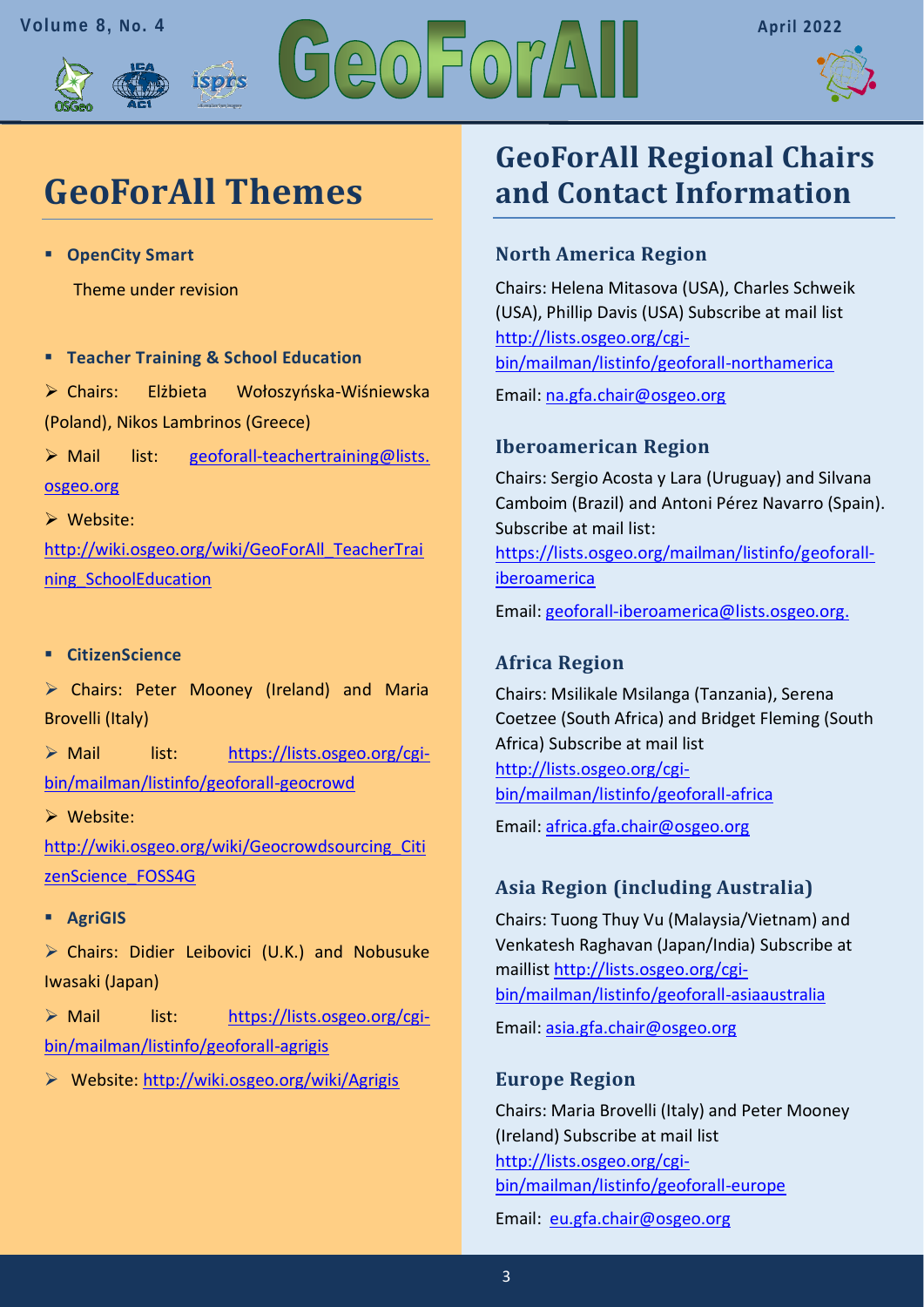



## **GeoAmbassador Content table**

| July 2016, Vol.2,<br>no.7     | Prof. Georg Gartner, Vienna University of<br><b>Technology</b>          |
|-------------------------------|-------------------------------------------------------------------------|
| Aug 2016, Vol.2,              |                                                                         |
| no.8                          | Prof. Silvana Philippi Camboim, Federal<br>University of Paraná, Brazil |
| Sep 2016, Vol.2,              | Nimalika Fernando, Sri Lanka                                            |
| no.9                          |                                                                         |
| Oct 2016, Vol.2,<br>no.10     | Sergio Acosta Y Lara, Montevideo Uruguay                                |
| Nov 2016, Vol. 2,             | Victoria Rautenbach, Centre of                                          |
| no. 11                        | Geoinformation Science Univ. of Pretoria,                               |
|                               | <b>South Africa</b>                                                     |
| Dec 2016, Vol.2,              | Dr. Daria Svidzinska, Taras Shevchenko                                  |
| no.12                         | National University of Kyiv, Ukraine                                    |
| Jan 2017, Vol.3 no.1          | Dr. Mark Ware, University of South Wakes, UK                            |
| Feb 2017, Vol.3, no.          | Dr. Rafael Moreno Sanchez, Department of                                |
| $\overline{2}$                | Geography and Environmental Sciences,                                   |
|                               | University of Colorado Denver, USA                                      |
| March 2017, Vol.3             | Dr. Tuong Thuy Vu, School of Environmental                              |
| no.3                          | and Geographical Sciences, University of                                |
|                               | Nottingham, Malaysia campus                                             |
| April 2017, Vol.3<br>no.4     | Michael P. Finn, U.S. Geological Survey                                 |
| May 2017, Vol.3<br>no.5       | Dr. Peter Mooney, Maynooth University, NASA                             |
| June 2017, Vol.3<br>no.6      | Patrick Hogan, NASA                                                     |
| July 2017, Vol.3 no.7         | Prof. Dr. Josef Strobl, Salzburg                                        |
| September 2017,<br>Vol.3 no.9 | <b>Bridget Fleming, South Africa</b>                                    |
| October 2017, Vol.3<br>no.10  | Sven Schade, Joint Research Centre, Italy                               |
| November 2017,                | Luciene Stamato Delazari, Universidade                                  |
| Vol.3 no.11                   | Federal do Paraná in Brazil                                             |
| December 2017,<br>Vol.3 no.12 | Charlie Schweik, Univ. of Massachussets, USA                            |
| January 2018, Vol.4           | Julia Wagemann, European Centre for                                     |
| no.1                          | <b>Medium-Range Weather Forecasts</b>                                   |
| February 2018,                | Barend Köbben, Department of Geo-                                       |
| <b>Vol.4 no.2</b>             | Information Processing University of Twente                             |
| March 2028, Vol.4<br>no.3     | Kurt Menke, Birds Eye View                                              |
| April 2018, Vol.4             | Dr. Clous Rinner, Department of Geography                               |
| no.4                          | and Environmental Studies at Ryerson                                    |
|                               | University, Toronto, Canada                                             |
| June 2018, Vol.4,             | Martin Landa, Department of Geomatics,                                  |
| no.6                          | Faculty of Civil Engineering, Czech Technical                           |
|                               | University (CTU) in Prague                                              |

## **Lab of the Month, Content table**

| Aug 2015, Vol.1              | Open Source Geospatial Lab, Kathmandu                                                         |
|------------------------------|-----------------------------------------------------------------------------------------------|
| no.1                         | University, Nepal (Asia)                                                                      |
| Sep 2015, Vol.1              | FOSS4G Lab, University of Colarado Denver (USA)                                               |
| no.2                         |                                                                                               |
| Oct 2015, Vol.1,             | Open Source Geospatial Lab, University of                                                     |
| no.3                         | Southampton, UK (Europe)                                                                      |
| Nov 2015, Vol.1              | The Northeast Institute of Geography and                                                      |
| no.4                         | Agroecology of Chinese Academy of Science,                                                    |
|                              | China (Asia)                                                                                  |
| Jan 2016, Vol.2              | Centre for Geoinformation Science, University of                                              |
| no.1                         | Pretoria, South Africa, (Africa)                                                              |
| Feb 2016, Vol.2              | Open Source Geospatial Lab, University of                                                     |
| no.2                         | Newcastle, UK, (Europe)                                                                       |
| Mar 2016, Vol.2              | SMART Open Source Geospatial Lab, University                                                  |
| no.3                         | of Wollongong, (Australia)                                                                    |
| Apr 2016, Vol.2              | Regional Centre for Mapping of Resources for                                                  |
| no.4                         | Development, Nairobi, Kenya (Africa)                                                          |
| May 2016, Vol.2              | GeoDa Centre - Arizona State University, (USA)                                                |
| no.5                         |                                                                                               |
| June 2016, Vol.2             | Direccion Nacional de Topografia - MTOP                                                       |
| no.6                         | Montevideo, Uruguay, (South America)                                                          |
| July 2016, Vol.2             | SIGTE - University of Girona, Spain (Europe)                                                  |
| no.7                         |                                                                                               |
| August 2016,                 | Open Source Geospatial Lab, Department of                                                     |
| Vol.2 no.8                   | Geodesy and Surveying, Budapest Univ. of                                                      |
|                              | Technology and Economics, Hungary (Europe).                                                   |
| September 2016,              | Open Source Geospatial Lab, Faculty of Geodesy,                                               |
| Vol.2 no.9                   | University of Zagreb, Croatia, (Europe)                                                       |
| October 2016,<br>Vol.2 no.10 | Hellenic digital earth Centre of Excellence,<br>Aristotle University of Thessaloniki, Greece, |
|                              | (Europe)                                                                                      |
| November 2016,               | Department of Geoinformatics, Palacký                                                         |
| Vol.2 no.11                  | University in Olomouc, Czech Republic                                                         |
| December 2016,               | Asian Institute of Technology, Bangkog, Thailand                                              |
| Vol.2 no.12                  |                                                                                               |
| January 2017,                | Spatial Lab, Texas A&M, Corpus Christi, USA                                                   |
| Vol.3 no.1                   |                                                                                               |
| February 2017,               | Open Source Geospatial Lab, Faculty of Civil                                                  |
| Vol.3 no.2                   | Engineering, Belgrade, Serbia                                                                 |
| March 2017, Vol.3            | Geomatics and Earth Observation Laboratory                                                    |
| no.3                         | (GEOlab), Politecnico di Milano, Italy                                                        |
| April 2017, Vol.3            | Faculty of Civil Engineering, Department of                                                   |
| no.4                         | Geomatics, Czech Technical University in Prague,                                              |
|                              | Czech Republic                                                                                |
| May 2017, Vol.3              | the Laboratory of socio-geographical research of                                              |
| no.5                         | the University of Siena, ITALY                                                                |
| June 2017, Vol.3             | A World Bridge program                                                                        |
| no.6                         |                                                                                               |
| July 2017, Vol.3             | Department of Civil, Environmental and                                                        |
| no.7                         | Mechanical Engineering of the University of                                                   |
|                              | Trento, Italy                                                                                 |
| August 2017,                 | Institute of Geography, Faculty of Science, Pavol                                             |
| Vol.3 no.8                   | Jozef Šafárik University in Košice, Slovakia                                                  |
| November 2020,               | Universitat Oberta de Catalunya (UOC), Spain                                                  |
| Vol.6 no.11                  |                                                                                               |
| January 2021,                | gvSIG Uruguay Community, Uruguay                                                              |
| Vol.7 no.01                  |                                                                                               |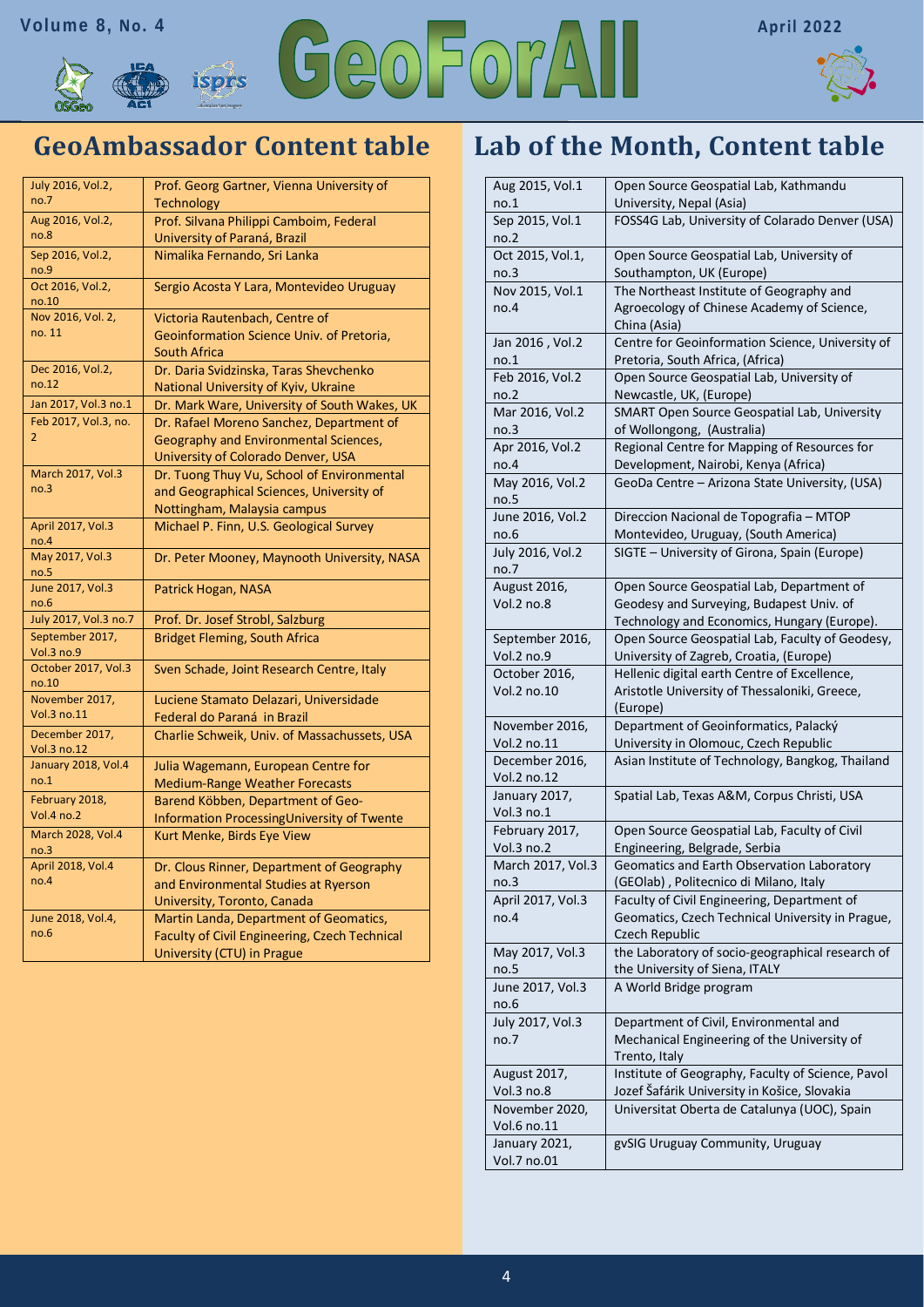



### **7.** 23-27 May: [Living](https://lps22.esa.int/frontend/index.php?folder_id=4254&page_id=) [Planet](https://lps22.esa.int/frontend/index.php?folder_id=4254&page_id=)

Venue: Bonn, Germany (may be online – to be decided)

isprs

### **June 2022**

**8.** 8-9 June: [Jornadas de SIG Libre](https://www.jornadassiglibre.org/) (Free SIG Days).

Venue: Girona, Spain

Organizer: University of Girona

### **July 2022**

**9.** 5-8 July: [GISalzburg22.](https://gi-salzburg.org/en/) Designing future with Geoinformatics

Venue: Salzburg, Austria

**10.** 12-13 July[: IGU-CGE: Teaching Geography: Past](https://ugicge.sciencesconf.org/)  [and Future Challenges.](https://ugicge.sciencesconf.org/)

Venue: Rennes, France

**11.** 18-22 July[: IGU Centennial Conference Paris.](https://www.ugiparis2022.org/index.php?langue=en&onglet=4&acces=&idUser=&emailUser=)

Venue: Sorbonne, Institut de Géographie, Société de Géographie.

### **August 2022**

**12.** 22-28 August: [FOSS4G](https://2022.foss4g.org/) 2022 [International](https://2022.foss4g.org/)  **[Conference](https://2022.foss4g.org/)** Venue: Firenze (Florence), Italy

**13.** 30 August – 2 September: [RGS-IBG Annual](https://www.rgs.org/research/annual-international-conference/call/)  [International Conference](https://www.rgs.org/research/annual-international-conference/call/) Venue: Newcastle University, UK

## <span id="page-4-1"></span>**6. Courses**

- International Distance Training Course on the Basic Principles of Satellite Remote-Sensing Start date: April 18 End date: April 29 Host: China Meteorological Administration Training Centre (RTC-Beijing) Organizer: China Meteorological Administration Training Centre (RTC-Beijing) Format/Training Type: Online Course Language: English Contact Name: DENG Jingmian Contact Email: [applycmatc@cma.gov.cn](mailto:applycmatc@cma.gov.cn?subject=) Fees: No Link: <https://forms.office.com/r/UUL21TQw2k>
- ESA Living Planet Symposium 2022 Start Date: May 23 2022 End Date: May 27 2022 City: Bonn, Germany Host: ESA, DLR Organizer: ESA, DLR Format/Training Type: **Conference** Language: **English** Application Deadline: **May 22, 2022** Contact Name: Amalia Castro **Contact Email:** [amalia.castro.gomez@esa.int](mailto:amalia.castro.gomez@esa.int?subject=) **Fees:** Fee For Students: 25 Eur. Fee For Regular Participants: 75 Eur **Link:**  [https://lps22.esa.int/frontend/index.php?folder\\_i](https://lps22.esa.int/frontend/index.php?folder_id=4254&page_id=)  $d=42548$ page  $id=$

## <span id="page-4-0"></span>**5. Webinars**

• If you want to start learning how to use QGIS, there are some excellent free resources at [https://www.gislounge.com/free-ways-to-learn](https://www.gislounge.com/free-ways-to-learn-qgis/)[qgis/](https://www.gislounge.com/free-ways-to-learn-qgis/) and [https://www.gislounge.com/self](https://www.gislounge.com/self-guided-qgis-courses/?utm_medium=email&%20utm_campaign=GISNL-Aug-27-2020&utm_source=YMLP)[guided-qgis-courses/?utm\\_medium=email&](https://www.gislounge.com/self-guided-qgis-courses/?utm_medium=email&%20utm_campaign=GISNL-Aug-27-2020&utm_source=YMLP)  [utm\\_campaign=GISNL-Aug-27-](https://www.gislounge.com/self-guided-qgis-courses/?utm_medium=email&%20utm_campaign=GISNL-Aug-27-2020&utm_source=YMLP) [2020&utm\\_source=YMLP](https://www.gislounge.com/self-guided-qgis-courses/?utm_medium=email&%20utm_campaign=GISNL-Aug-27-2020&utm_source=YMLP)

## <span id="page-4-2"></span>**[7. Training programs](#page-4-2)**

• GeoForAll educational materials have been transferred to our new web site. [GeoForAll](https://www.osgeo.org/resources/)  [educational inventory system, a place to search](https://www.osgeo.org/resources/)  [and share educational materials](https://www.osgeo.org/resources/)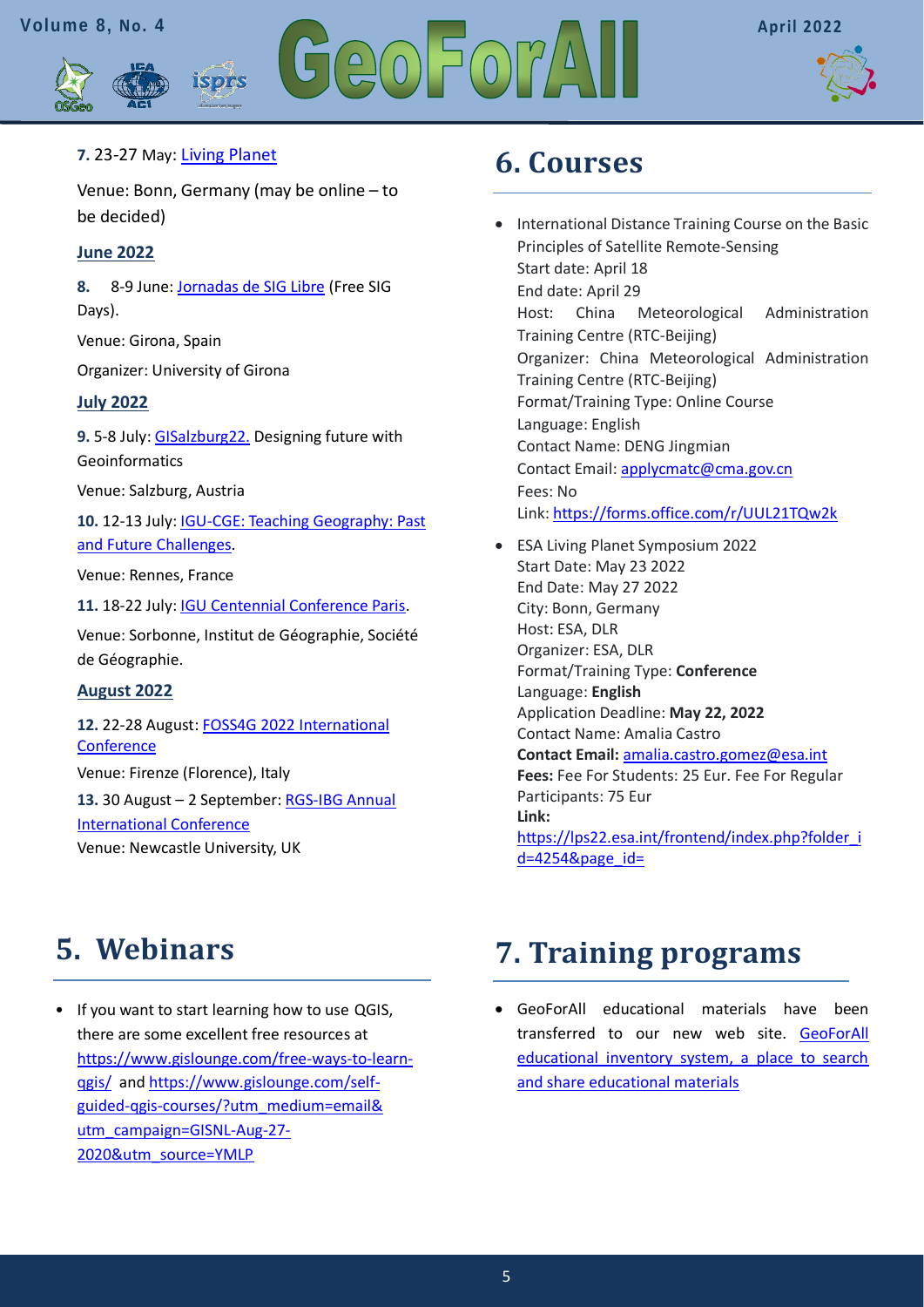



# <span id="page-5-0"></span>**[8. Key Research](#page-5-0)  [Publications](#page-5-0)**

• "Community-Engaged Regenerative Mapping in an Age of Displacement and COVID-19" available at [https://www.tandfonline.com/doi/abs/10.1080/2](https://www.tandfonline.com/doi/abs/10.1080/24694452.2021.1978838) [4694452.2021.1978838](https://www.tandfonline.com/doi/abs/10.1080/24694452.2021.1978838)

isprs

- "Displacement of the Scholar? Participatory Action Research under COVID-19" available at [https://www.frontiersin.org/articles/10.3389/fsuf](https://www.frontiersin.org/articles/10.3389/fsufs.2022.762065/abstract) [s.2022.762065/abstract](https://www.frontiersin.org/articles/10.3389/fsufs.2022.762065/abstract)
- "Hydrography90m: A new high-resolution global hydrographic dataset" available at [https://essd.copernicus.org/preprints/essd-2022-](https://essd.copernicus.org/preprints/essd-2022-9/) [9/](https://essd.copernicus.org/preprints/essd-2022-9/)

# <span id="page-5-1"></span>**11. Free books, educational materials, etc.**

• Visit the YouTube QGIS channel at [https://www.youtube.com/channel/UCGS162t4hk](https://www.youtube.com/channel/UCGS162t4hkOA0b35ucf1yng/videos) [OA0b35ucf1yng/videos](https://www.youtube.com/channel/UCGS162t4hkOA0b35ucf1yng/videos) to get videos of QGIS applications, representations and ideas.

## <span id="page-5-2"></span>**12. Articles**

## **Acronyms**

by **Nikos Lambrinos**, Chief Editor, and **Michael Finn**.

For those who would like to support this effort, please send any acronyms to the Chief Editor [\(labrinos@eled.auth.gr\)](mailto:labrinos@eled.auth.gr).

3DEP: 3-D Elevation Program

AAG: Association of American Geographers

AGI: Ambient Geographic Information

AGS: American Geographical Society

AGU: American Geophysical Union

AI: Artificial Intelligence

AM/FM: Automated Mapping/Facilities Management

API: Application Programming Interface

ASPRS: American Society for Photogrammetry and Remote Sensing

AURIN: Australian Urban Research Infrastructure Network

BBSRC: Biotechnology and Biological Sciences Research Council

BDS: BeiDou Navigation Satellite Demonstration System

BIM: Building Information Modelling

CAADP: Comprehensive African Agricultural Development Programme

CAD: Computer Aided Design

CaGIS: Cartograhy and Geographic Information Society

CCGI: Collaboratively Contributed Geographic Information

CEGIS: Center of Excellence for Geospatial Information Science

CEOS: Committee on Earth Observation Satellites

CI: CyberInfrastructure

CLGE: The Council of European Geodetic Surveyors

CODATA: Committee on Data for Science and Technology

COGO: Coordinate geometry

CRC: Census Research Centre

CRS: Coordinate Reference System

CSA: Canadian Space Agency

CSSTEAP: Center for Space Science & Technology Education in Asia and the Pacific

CUDA: Compute Unified Device Architecture

DAAC: Distributed Active Archive Center (of NASA)

DEM: Digital Elevation Model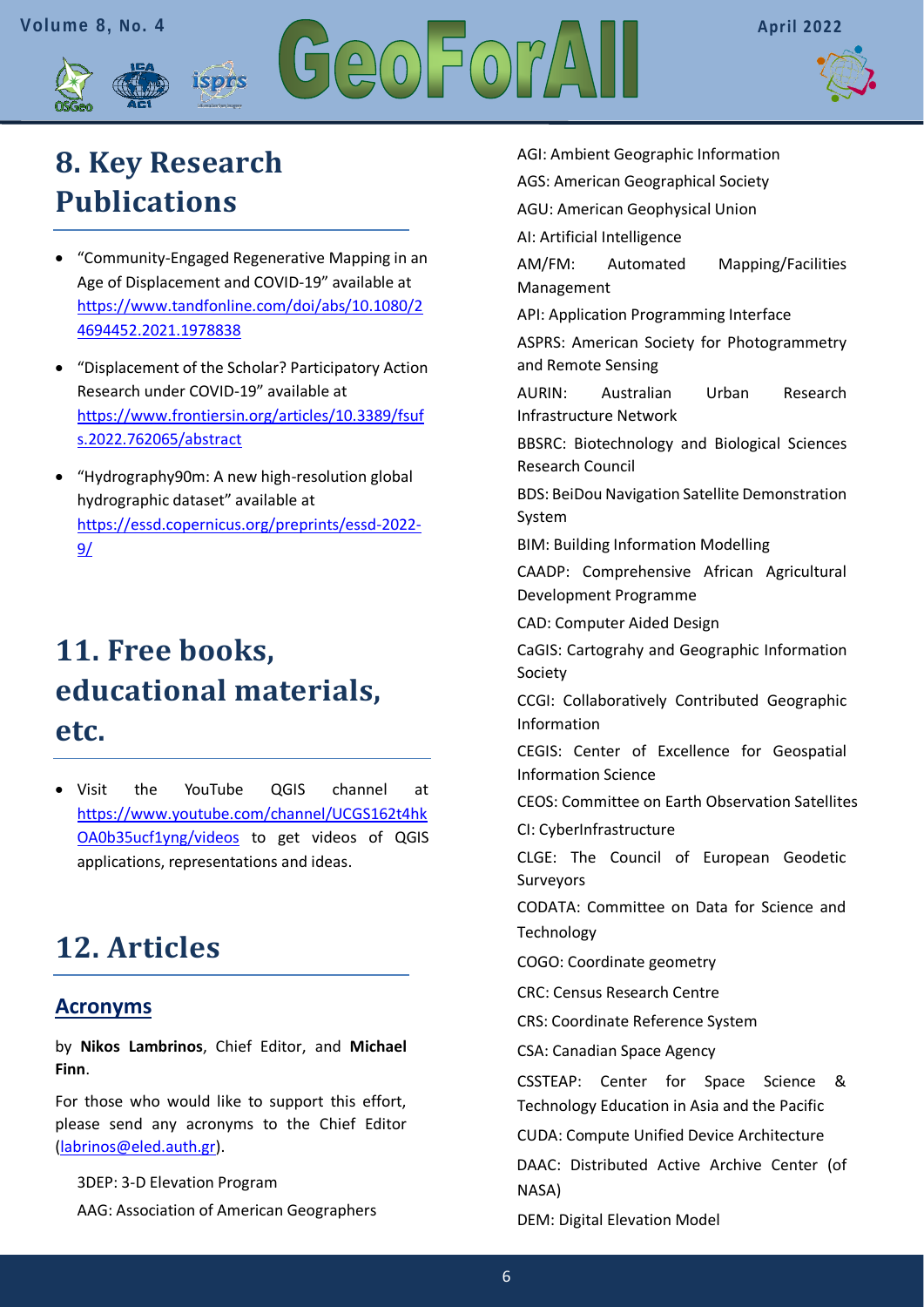**isprs** 





DSM: Digital Surface Models DWG: Design file format DXF: Drawing Interchange File ECMWF: European Center for Medium range Weather Forecasting EOS: Earth Observation Science EOSDIS: Earth Observing System and Data Information System EPA: Environmental Protection Agency EPSG: European Petrol Survey Group (used in projection IDs) ESA: European Space Agency ESERO: European Space Education Resource **Office** EUROGI: European Umbrella Organisation for Geographic Information EuroSDR: European Spatial Data Research FOSS: Free and Open Source Software FOSS4G: Free and Open Source Software For Geospatial GCP: Ground Control Point GDAL: Geospatial Data Abstraction Library GEO: Group on Earth Observations GEO: Geosynchronous Earth Orbits GloFAS: Global Flood Awareness System GNSS: Global Navigational Satellite System GODAN: Global Open Data for Agriculture and Nutrition GPS: Global Positioning System GPX: GPS Exchange Format GRACE: Gravity Recovery and Climate Experiment (satellite program) GRASPgfs: Geospatial Resource for Agricultural Species and Pests and Pathogens with workflow integrated modeling to support Global Food Security GSoC: Google Summer of Code HLPF: High Level Political Forum (of UN)

HOT: Humanitarian OpenStreetMap Team HPC: high-performance computing ICA: International Cartographic Association ICSU-WDS: International Council for Science – World Data System IDE: Spatial Data Infrastructure INSPIRE: Infrastructure for Spatial Information in Europe IPGH: Pan American Institute of Geography and History ISO: International Organization for Standardization ISPRS: International Society for Photogrammetry and Remote Sensing ISRO: Indian Space Research Organization JAXA: Japan Aerospace Exploration Agency KML: Keyhole Markup Language LBS: Location-Based Service LEO: Low Earth Orbits LiDAR: Light Detection and Ranging LOC: Local Organizing Committee LOD: Level Of Detail MEO: Medium Earth Orbits MIL: Media and Information Literacy MoU: Memorandum of Understanding MSS: Multispectral Scanner NAD: North American Datum NCSA: National Center for Supercomputing Applications NED: National Elevation Dataset NEPAD: NEw Partnership for African Development NGA: National Geospatial Intelligence Agency NHD: National Hydrologic Dataset NLCD: National Land Cover Dataset NOOSA: United Nations Office for Outer Space Affairs NRSA: Indian National Remote Sensing Agency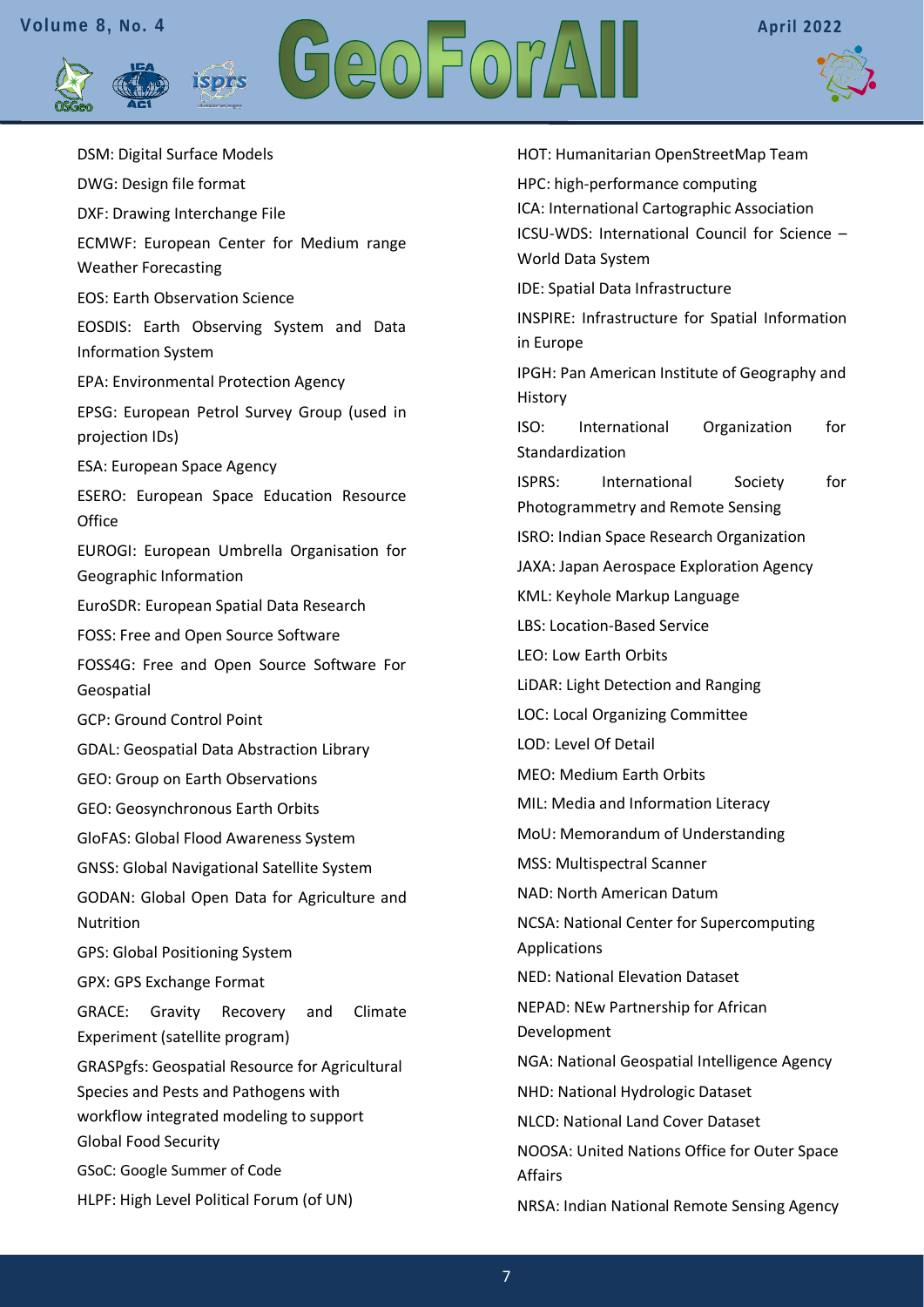isprs



NSDI: National Spatial Data Infrastructure NSF: National Science Foundation OECD: Organisation for Economic Co-Operation and Development OER: Open Educational Resources OGC: Open Geospatial Consortium OHI: International Hydrographic Office OSGeo: Open Source Geospatial Foundation OSM: OpenStreetMap OTB: Orfeo Tool Box PPGIS: Public Participation in Geographic Information Systems PPSR: Public Participation in Scientific Research RBV: Return Beam Vidicon RCMRD: Regional Centre for Mapping of Resources for Development RDA: Research Data Alliance ROSCOSMOS: Russian Federal Space Agency ROSHYDROMET: Russian Federal Service for Hydrometeorologyand Enviromental Monitoring RUFORUM: Regional Universities Forum for capacity building in agriculture SaaS: Software as a Service SAR: Synthetic Aperture Radar SDG: Sustainable Development Goal SDI: Spatial Data Infrastructure SIG: Geographic Information System SIGTE: The GIS and Remote Sensing Service of the University of Girona, Spain SPIDER: open SPatial data Infrastructure eDucation nEtwoRk SQL: Structured Query Language STISA 2024: Science Technology Innovation Strategy for Africa STSM: Short Term Scientific Missions SWIR: Short Wave Infrared TIN: Triangulated Irregular Network UAV: Unmanned Aerial Vehicle

UML: Unified Modeling Language UN-GGIM: United Nations Global Geospatial Information Management USGS: U.S. Geological Survey USGIF: United States Geospatial Intelligence Foundation VGI: Volunteered Geographic Information VNIR: Visible Near Infrared XSEDE: Extreme Science and Engineering Discovery Environment WCS: Web Coverage Service WFS: Web Feature Service WGCapD: Working Group on Capacity Building and Data Democracy WGS: World Geodetic System WISERD: Wales Institute of Social & Economic Research, Data & Methods WMO: World Meteorological Organization WMS: Web Map Service WMTS: Web Map Tiles Services WOIS: Water Observation Information System WPS: Web Processing Service

## <span id="page-7-0"></span>**[17. Ideas / Information](#page-7-0)**

**1.** If you are interested in educational material, then go to [https://www.osgeo.org/initiatives/geo-for-all/in](https://www.osgeo.org/initiatives/geo-for-all/in-your-classroom/)[your-classroom/](https://www.osgeo.org/initiatives/geo-for-all/in-your-classroom/) where you can find software resources for your classroom. Also, go to "Resources" <https://www.osgeo.org/resources/> to get a guidance on how to use open source projects and tools.

**2.** [Open-Source Science in the Cloud Collaboration](https://www.gislounge.com/platform-for-analyzing-geospatial-data-in-the-cloud/?utm_medium=email&utm_campaign=GISNL-2022-Jan-27&utm_source=YMLP)

NASA and the European Space Agency (ESA) released a new open source and science tool called the [Multi-](https://scimaap.net/)[Mission Algorithm and Analysis Platform](https://scimaap.net/)  [\(MAAP\)](https://scimaap.net/)**.** Combining NASA and ESA, these two agencies lead the world in providing satellite and